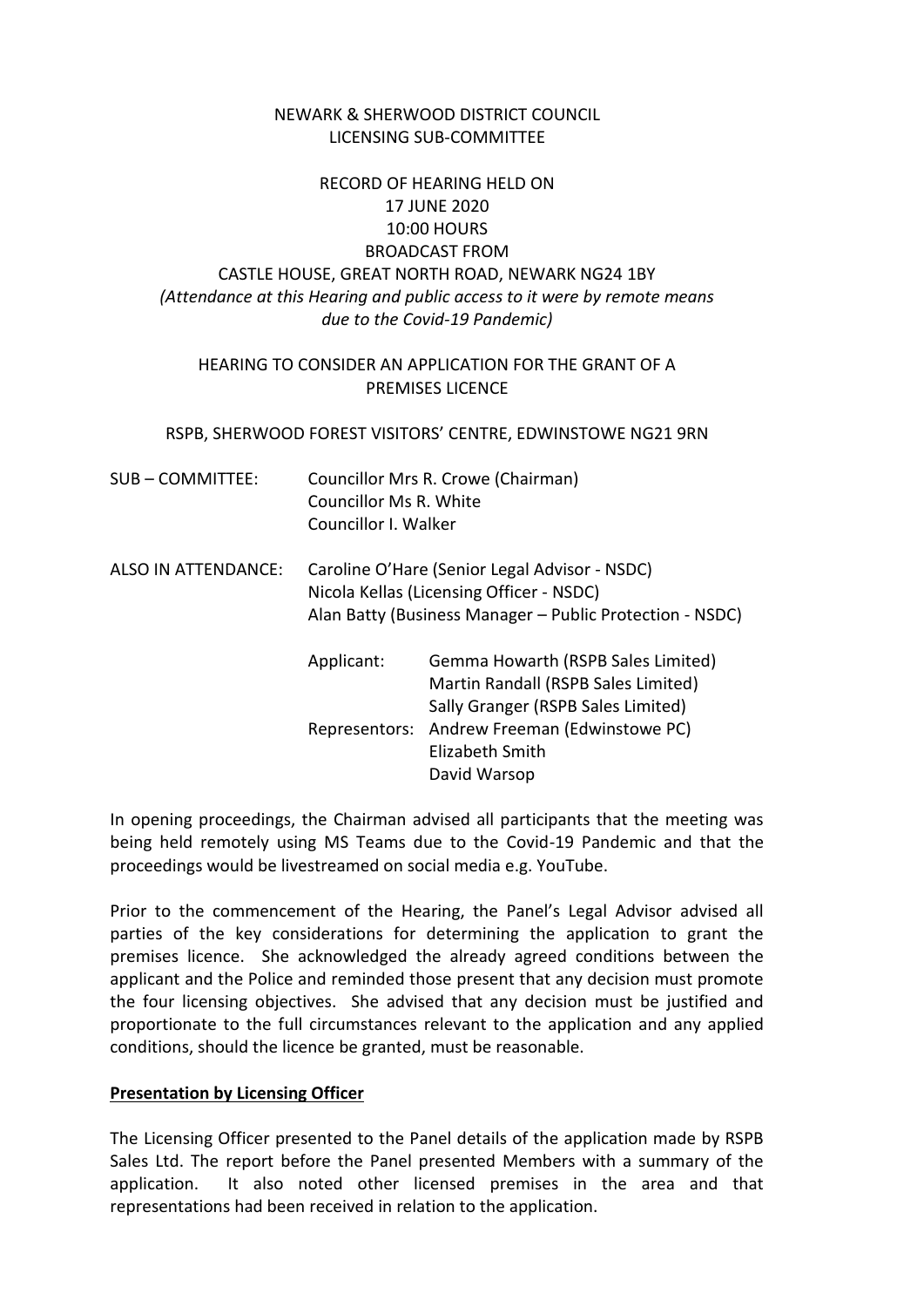The report set out the legislation in relation to the powers that licensing authorities had to grant the premises licence, the options available to the Panel and the relevant policies and guidance.

# **Questions to the Licensing Officer**

The Chairman of Edwinstowe Parish Council's Planning Committee, Andrew Freeman, queried whether the Council was considering any amendments to their Licensing Policy in light of the Covid-19 Pandemic and the response thereon. The Chairman of the Panel advised that Government Guidance was constantly under consideration and how this impacted on the Council and the district. The Business Manager – Public Protection, Alan Batty advised that the application site was not yet open to the public but would need to ensure that all Covid-19 restrictions on distancing, together with all standard health and safety regulations were met when opened.

# **Presentation by the Applicant**

The Senior Site Manager for the RSPB's Sherwood Forest Site, Gemma Howarth, provided participants with information as to the background to the submission of the application. She advised that consideration had been given to the future for the site with the application consisting of three key areas: licensing the provision of alcohol from the café or the gift shop together with the provision of alcohol from an external bar during daytime events held on site; licensing of performances for events with an audience of over 500 people during standard opening hours with alcohol provision; and the licensing of evening performances for events with an audience of over 500 people with alcohol provision. It was noted that the site had previously been managed by Nottinghamshire County Council with the RSPB inheriting the events they had previously hosted. She advised that the purpose of the application was to future proof the development of the site and the licence.

Ms Howarth advised that any larger evening events would be held in conjunction with local stakeholders and that a close working relationship would be maintained with Natural England and the safety advisory group. She stated that any profits from events held would be put back into conservation. She added that provision for external lighting and CCTV would be assessed for all external events. All staff would be trained to ensure that they were fully aware and compliant with health and safety regulations. Staff would also be trained for basic first aid with external organisations provided if the event warranted an enhanced provision. An assessment would also be undertaken in relation to noise and how this could be controlled. Preparations would be made for large scale events some 6 to 12 months in advance of the event. Staff would be trained in the Challenge 25 scheme and necessary aspects of safeguarding. She stated that it was hoped that a diverse audience would be attracted to the possible various events on site and that the RSPB had readily accepted the conditions proposed by the Police.

# **Questions to the Applicant**

The Chairman queried whether there was any scope for amending the timings of the events inherited from the County Council. Ms Howarth advised that it was the intention to consider moving events to other regional assets on a rotational basis.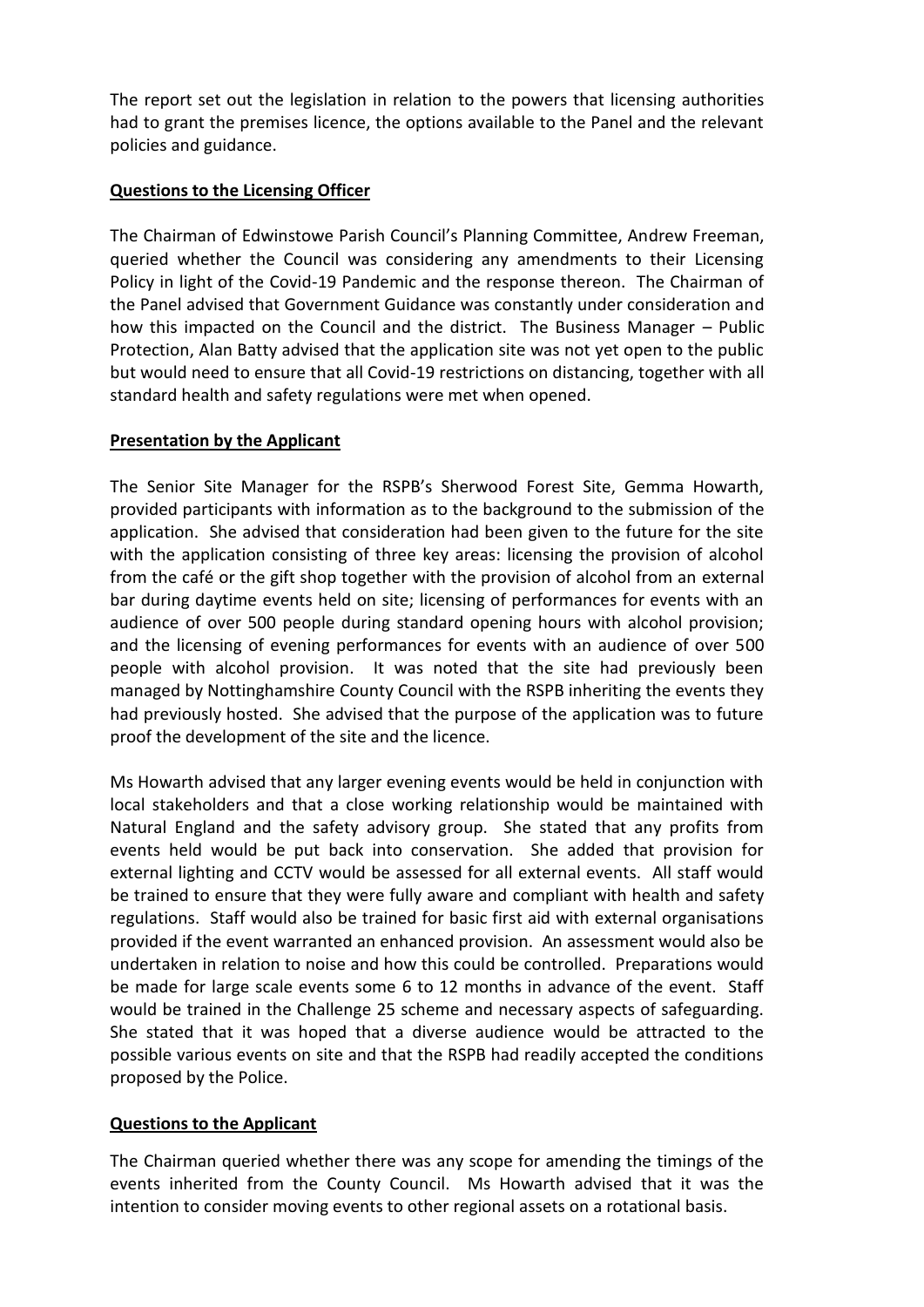Councillor White queried how the applicant would seek to mitigate the concerns in relation to noise nuisance at the north exit of the site. Ms Howarth advised that traffic signage would be in place and that it would also be included and circulated in any published pre-event information. She also confirmed that, if necessary, stewards would be on duty.

The Senior Legal Advisor queried what measures would be put in place to ensure that visitors did not buy large quantities of alcohol from the souvenir shop to drink on site. Ms Howarth advised that staff would receive appropriate training and that alcohol would be gift boxed. She added that the shop was too small to hold large quantities of alcohol.

Andrew Freeman queried whether a Wildlife Impact Assessment had been carried out on the site. Ms Howarth advised that the RSPB were working with Natural England to ascertain whether events could be held without negative impact on wildlife and habitat. She added that an Environmental Impact Assessment had been done in the pre-project stage and would have been submitted to the Council. Ms Howarth was unable to say whether the EIA had included any impact the proposed events might have on the site. Martin Randall advised that any impact was difficult to assess at this stage. He noted that the site was a Special Area of Conservation and there was a constant assessment of possible impact of activities, which was a legal requirement. He added that an EIA or a Statement of Environmental Impact would be provided for larger events. Sally Granger advised that the Robin Hood Festival benefited from a Natural England consent licence and had had the necessary assessments carried out.

David Warsop referred to the existing noise nuisance from events held at Sherwood Pines, adding that if the RSPB visitors' centre had been located on the same spot as the previous visitors' centre that possible noise nuisance would not be as great. He also referred to the current impact on residential amenities in the area, querying how the RSPB could justify the application and that it appeared to be far removed from their core values with little consideration given to neighbouring properties. Ms Howarth stated that it was hoped that the RSPB would maintain the asset but that it came at a financial cost. She added that local stakeholders would be consulted in the planning of events and that no current planning conditions would be breached. Mr. Randall stated that conservation was a core value and that one of the organisation's aim was to inspire people to become engaged with nature but acknowledged that the application seemed unattached to that.

Elizabeth Smith raised concerns about how the application was at odds with the current planning conditions and queried how and when they would be addressed. Ms Howarth reiterated that the application was for future proofing and they would not breach planning conditions. It was intended to work with local stakeholders, but events would not be taking place at present. The Senior Legal Advisor stated that should the applicant seek to amend their current planning consents then residents could have the opportunity to object at that time, however, licensing applications were entirely separate to those of planning.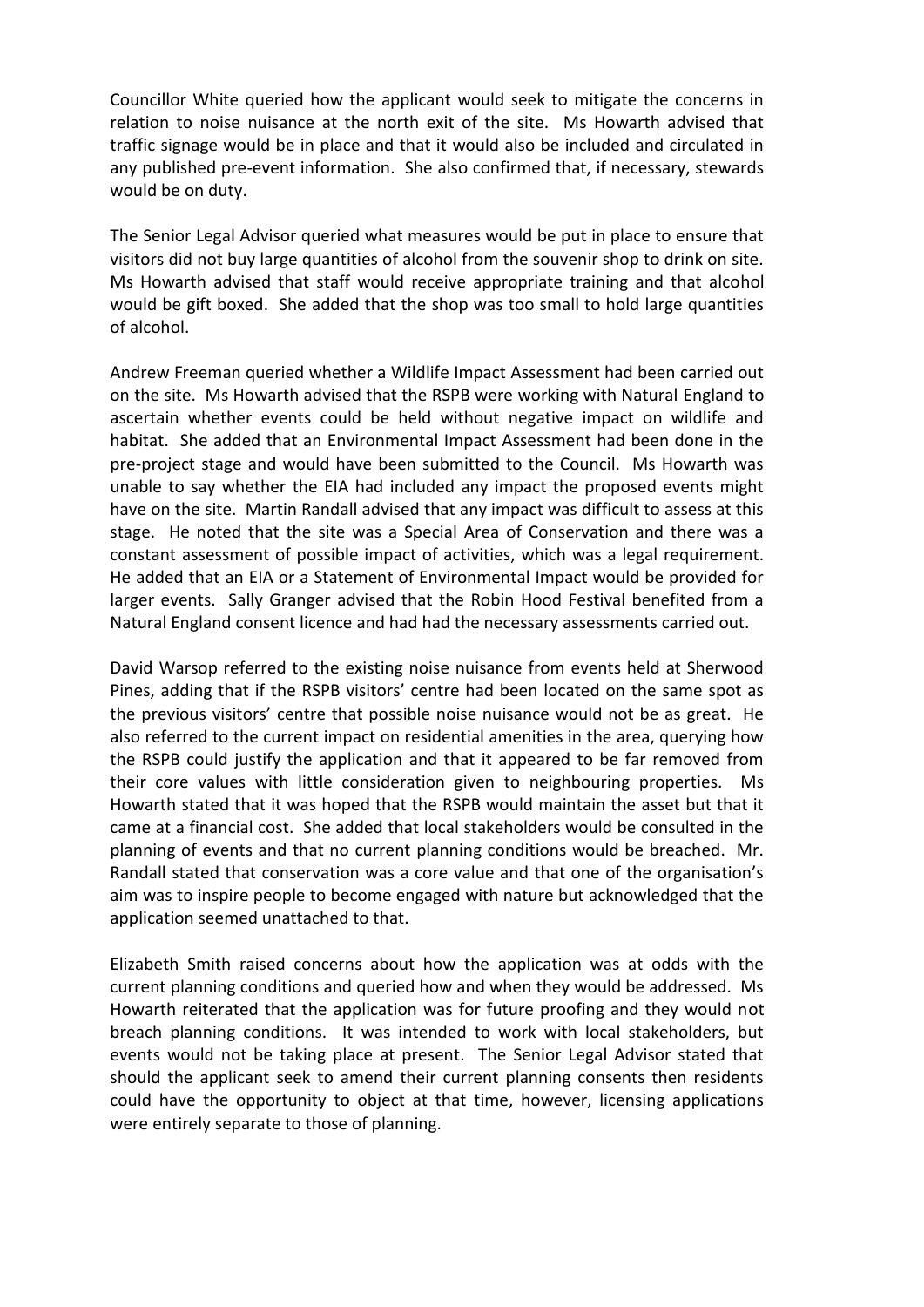# **Presentation by Representors**

Mr. Freeman acknowledged the legal advice in relation to planning consent. He stated that the parish council were concerned about the impact on wildlife and that they found it difficult to comprehend the application which appeared to be at odds with the organisation's core values, adding that it was their belief that they would be detrimental to the wildlife.

Mr. Freeman stated that the parish council were not objecting to the whole of the application but to the number of proposed events throughout the year, anticipating that all external events would be held during the summer months rather than being spread out over a 12 month period. The parish council were seeking to reduce the number of permitted events to mitigate the possible impact on the environment. He mooted whether it was possible to defer the decision pending the outcome of the effects of the Coronavirus Pandemic.

To clarify the situation, the Senior Legal Advisor stated that the effects of the pandemic could not be taken into account during consideration of the application. She added that the Council had some additional powers in relation to Covid-19 together with enforcement powers to act if an event was held and there were breaches of current Covid-19 related legislation.

Mr. Warsop endorsed the comments of Mr. Freeman, adding that he respected the core values of the RSPB but doubted that all the monies raised would be used in the conservation of wildlife, suggesting that some would be used for the upkeep of the building and café. He added that he had known about the Robin Hood Festival when moving to the area but the impact of that generally stopped at 5pm. The proposed increase in events would impact beyond that time.

Ms Smith stated that noise pollution; odour pollution; and light pollution were all of great concern and would have a negative impact on the area. She noted that it was not necessary to be provided with alcohol and entertainment when visiting the site in order to benefit from the experience and to engage with nature. She suggested that the visitors' and local residents' mental health and wellbeing should be considered when determining the application which she felt had little to do with the RSPB's core values.

## **Questions to the Representors**

None

# **Summaries**

## Representor(s)

Mr. Freeman advised that Edwinstowe Parish Council had unanimously agreed that the application was too much. He acknowledged that it was necessary to raise funds but not to the detriment of their core values, adding that the parish council would seek to reduce the number of events possible.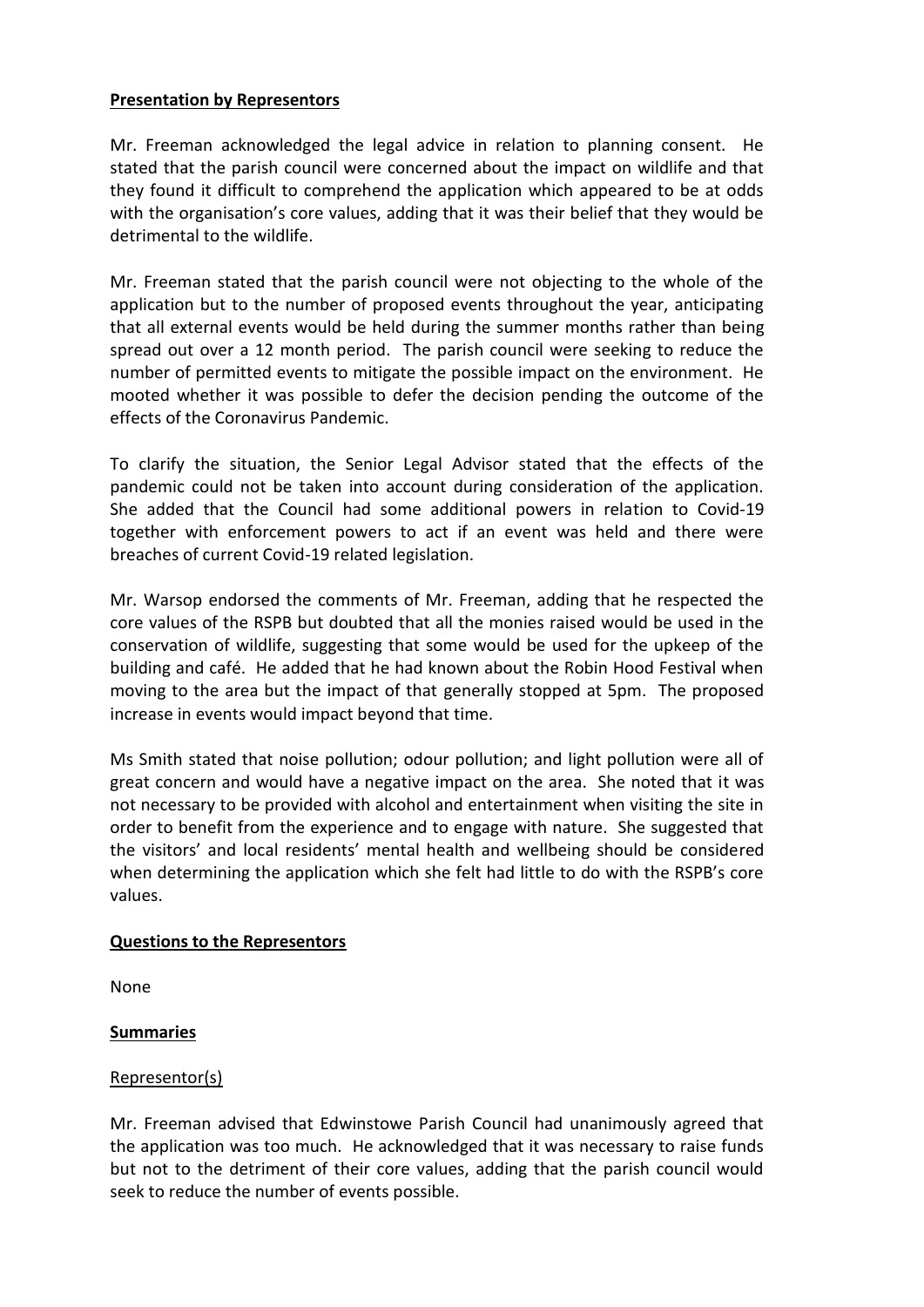## Applicant

Ms Howarth reiterated that the application was to future proof the development of the site but that no detailed plans were in place for future events. Ultimately the application was to assist them to encourage people to connect with nature but acknowledged that not everyone would want to engage in this way. It was not the intention to hold events daily throughout the summer months and that the safety and wellbeing of staff was paramount to the organisation.

Mr. Randall acknowledged the passion with which local residents viewed the area but that the reality was that RSPB needed to expand their offer, whilst considering the impact on neighbouring properties.

# **Decision**

*The virtual licensing hearing terminated at 11.25am. The Panel reconvened in a private virtual meeting to consider the application. Details of their decision were emailed and posted out to all parties on Monday, 22 June 2020.*

## Panel's Decision:

The decision of the Panel was to grant the Licence with revisions to the times and number of events per year sought by the Applicant and with the addition of the following clauses and limitations:

- 1. The Mandatory Conditions which apply to licences granted under the Licensing Act 2003 shall apply to the licence.
- 2. The Conditions agreed by the Applicant and Nottinghamshire Police (set out in the papers before the Panel) shall apply to the licence.
- 3. The hours and number of days be reduced from the original application to the following:

| <b>Non-Standard Timings</b> | No. of Events per annum | <b>Hours</b>  |
|-----------------------------|-------------------------|---------------|
| Plays                       | Up to 10 days           | 10:00 - 20:00 |
| Films                       | Up to 5 days            | 10:00 -22:00  |
| Live music                  | Up to 10 days           | 10:00 -22:00  |
| Recorded music              | Up to 10 days           | 10:00 -22:00  |
| Anything similar            | Up to 10 days           | 10:00 -22:00  |
| Alcohol                     | Up to 20 days           | 10:00 -22:00  |
| Non-standard opening times  |                         | 10:00         |
|                             |                         | 22:30         |

## Reasons for Decision

On the evidence, the Panel found that: